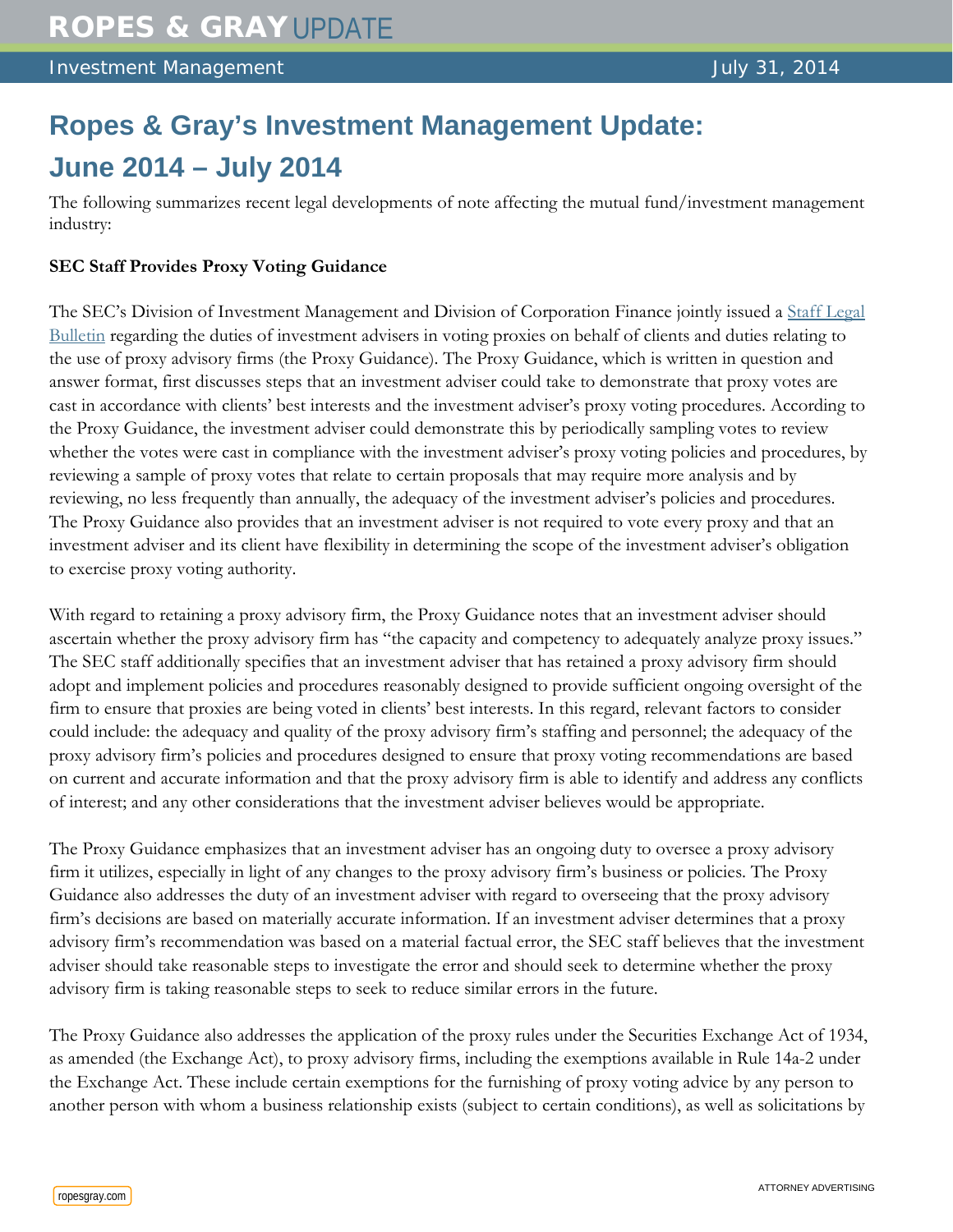persons who do not seek the power to act as a proxy for a security holder and do not furnish or otherwise request a form of revocation, abstention, consent or authorization.

The Proxy Guidance states that the SEC staff expects investment advisers and proxy advisory firms to make any necessary changes to their current systems and processes in light of this guidance "promptly, but in any event in advance of next year's proxy season."

### **SEC Issues IM Guidance Update Regarding Mutual Fund Enhanced Disclosure**

The SEC's Division of Investment Management has issued an [IM Guidance Update](http://www.sec.gov/investment/im-guidance-2014-08.pdf) (the Enhanced Disclosure Guidance Update) relating to the enhanced mutual fund disclosure amendments to Form N-1A adopted in 2009, which were aimed at providing investors with improved and more concise and user-friendly disclosure, including by permitting funds to provide investors key information in the form of a summary prospectus. The Enhanced Disclosure Guidance Update is based on comments the SEC staff has provided to a number of funds since the 2009 amendments. Specifically, the SEC staff reminds funds, when updating or drafting their prospectuses, to prepare a concise summary section of the prospectus (on the order of three or four pages). The SEC staff notes that, despite guidance to the contrary, it often receives filings with summary sections that are significantly longer than three to four pages, including those that are ten to twenty pages in length. The Enhanced Disclosure Guidance Update highlights certain other form requirements that are intended to further the SEC's goal of clear and concise disclosure and provides guidance on such requirements, including the following:

- Principal investment strategies and risks in Item 4 (the summary section) should be summarized in a way that is not duplicative of the information given in response to Item 9 of Form N-1A;
- The plain English requirements of Form N-1A should be followed, including by avoiding technical terms that are not explained in plain English, unnecessary defined terms, long, compound sentences, and long, dense paragraphs that may be difficult for investors to read;
- Only the information required or permitted by Form N-1A in the summary section (including, in particular, in the footnotes to the fee table) should be included;
- Principal and non-principal strategies and risks should be distinguished; and
- Cross-references in the summary section should be avoided.

The SEC staff encourages funds to revisit their prospectus disclosure in light of the guidance.

## **IM Guidance Update Discusses Series Investment Companies: Affiliated Transactions**

The SEC's Division of Investment Management has issued an [IM Guidance Update](http://www.sec.gov/investment/im-guidance-2014-06.pdf) (the Series Companies Guidance Update) regarding transactions between a registered investment company that is a "series company" and its affiliates. A series company is a typical structure for open-end mutual funds in which a single corporation or state business trust is established under one set of organizational documents and a single board of directors or trustees and offers investors several separate investment portfolios (series) or funds within the series company. The SEC staff notes that the Series Companies Guidance Update was being issued to remind mutual funds that are series companies about the importance of ensuring that their compliance policies and procedures are reasonably designed to prevent violations of the federal securities laws with respect to each fund or series viewed separately. The SEC staff notes that such funds should review their compliance policies and procedures relating to transactions with affiliated persons that may be prohibited under the Investment Company Act of 1940, as amended (the 1940 Act). As an example of the type of compliance issue that can arise with respect to different series of a series company, the SEC staff cited Section 17(a) of the 1940 Act which, in part, generally prohibits an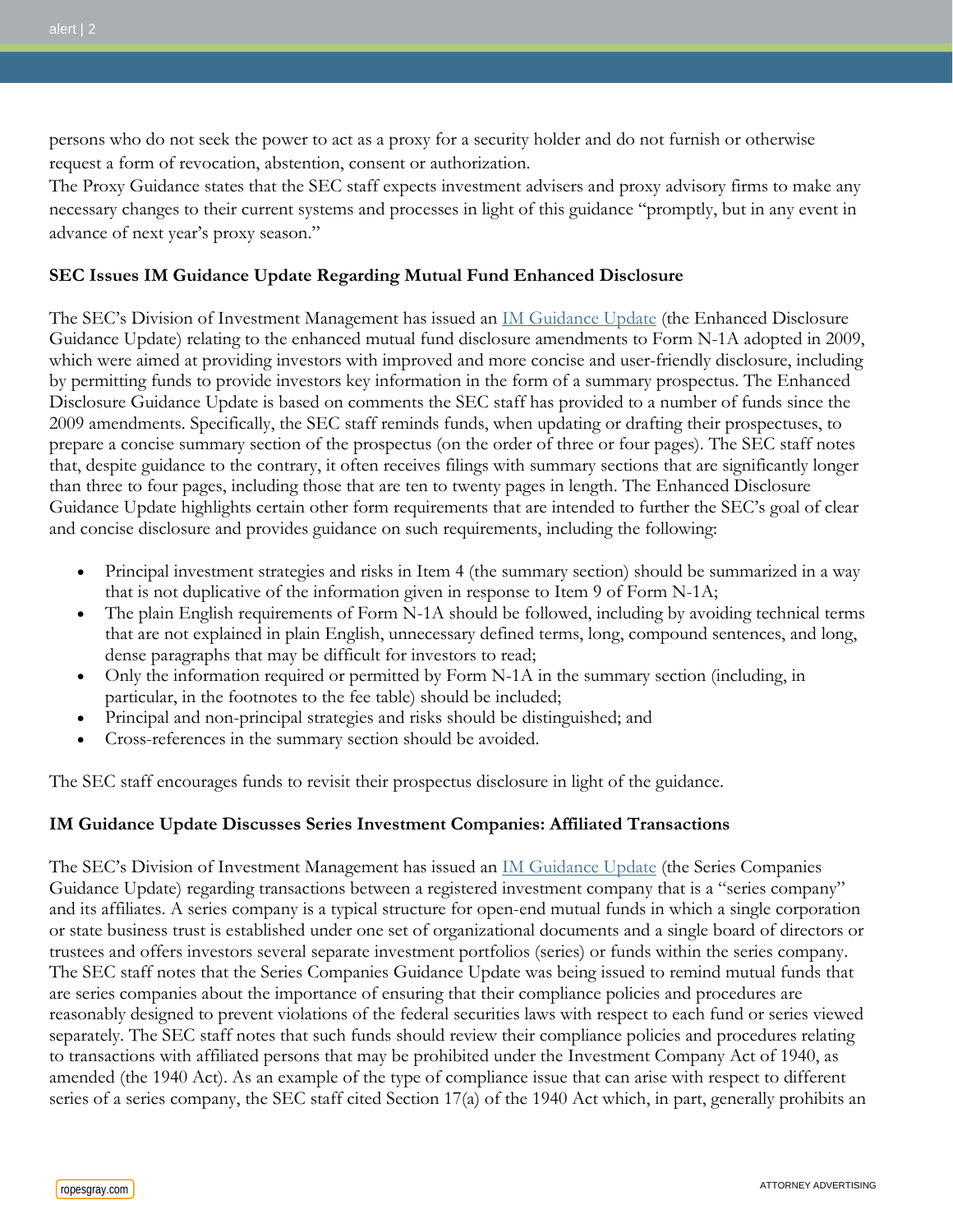"affiliated person" of a mutual fund or an affiliated person of such a person from selling any security or other property to the mutual fund. Under the 1940 Act, an "affiliated person" of another person includes, among others, a person who owns 5% or more of the outstanding voting securities of such other person. The Series Companies Guidance Update states that the compliance policies and procedures of a series company should provide for the identification of persons owning 5% or more of the outstanding voting securities of each fund of the series company in order to monitor compliance with Section  $17(a)$  $17(a)$ .<sup>1</sup>

## **SEC Brings First Enforcement Action under Dodd-Frank Whistleblower Protection Provisions**

In the first such action brought under its Dodd-Frank anti-retaliation enforcement power, the SEC entered into a settlement <u>[order](https://www.sec.gov/litigation/admin/2014/34-72393.pdf)</u> with Paradigm Capital Management, Inc. (Paradigm), a registered investment adviser, and its majority owner Candace King Weir (Weir).[2](#page-2-1) The order finds that Paradigm and Weir retaliated against a Paradigm employee who reported to the SEC alleged improper principal transactions between a hedge fund client of Paradigm and an affiliated broker-dealer. The enforcement action provides insight into what the SEC viewed as a flawed conflict resolution process, and underscores its commitment to creating meaningful incentives for individuals to report violations of the securities laws to federal authorities.

The settlement order indicates that, as part of a trading strategy to reduce the tax liability of the hedge fund's investors, Paradigm caused the fund to sell securities to a proprietary trading account controlled by C.L. King & Associates, Inc. (C.L. King), a broker-dealer owned by Weir. Because Weir controlled both Paradigm and C.L. King, these transactions required prior written disclosure to and the consent of the fund under Section 206(3) of the Investment Advisers Act of 1940, as amended (the Advisers Act). However, Weir also held a controlling interest in the fund's general partner and, accordingly, any written disclosure to her (as the owner of the general partner) was insufficient and, according to the SEC, she could not provide effective consent to the principal transactions.

To address the structural conflict of interest, Paradigm had established a conflicts committee to review and approve principal transactions on behalf of the fund, but one of the committee's members was also the Chief Financial Officer of C.L. King (the affiliated broker-dealer) who, in that capacity, was responsible for monitoring the transactions' impact on the broker-dealer's net capital. The SEC found that the conflicts committee was itself conflicted, and accordingly Paradigm failed to provide effective written disclosure to the fund and failed effectively to obtain the fund's consent to the principal transactions in violation of Section 206(3) of the Advisers Act. The SEC also alleged that Paradigm failed adequately to disclose the conflict in its Form ADV in violation of Advisers Act Section 207.

In March of 2012, Paradigm's head trader provided information about the principal transactions to the SEC. Several months later, the trader informed Paradigm and Weir that he had advised the SEC of potential securities law violations stemming from these transactions. The settlement order indicates that, immediately thereafter, Paradigm and Weir "engaged in a series of retaliatory actions" against the trader that included "removing him from his position as head trader," "changing his job function from head trader to full-time compliance assistant,

 $\overline{a}$ 

<span id="page-2-0"></span><sup>&</sup>lt;sup>1</sup> In a footnote in the Series Companies Guidance Update, the SEC staff notes that a mutual fund's compliance policies and procedures also should provide for the identification of entities owning 5% or more of the outstanding voting securities of the series company for purposes of monitoring transactions with affiliated persons of the series company and preventing violations of, among others, Section  $17(a)$ .

<span id="page-2-1"></span><sup>&</sup>lt;sup>2</sup> The Dodd-Frank Wall Street Reform and Consumer Protection Act of 2010 amended the Exchange Act to add Section 21F, which, among other things, directs the SEC to pay awards to individuals who provide original information about violations of the securities laws that leads to successful enforcement actions.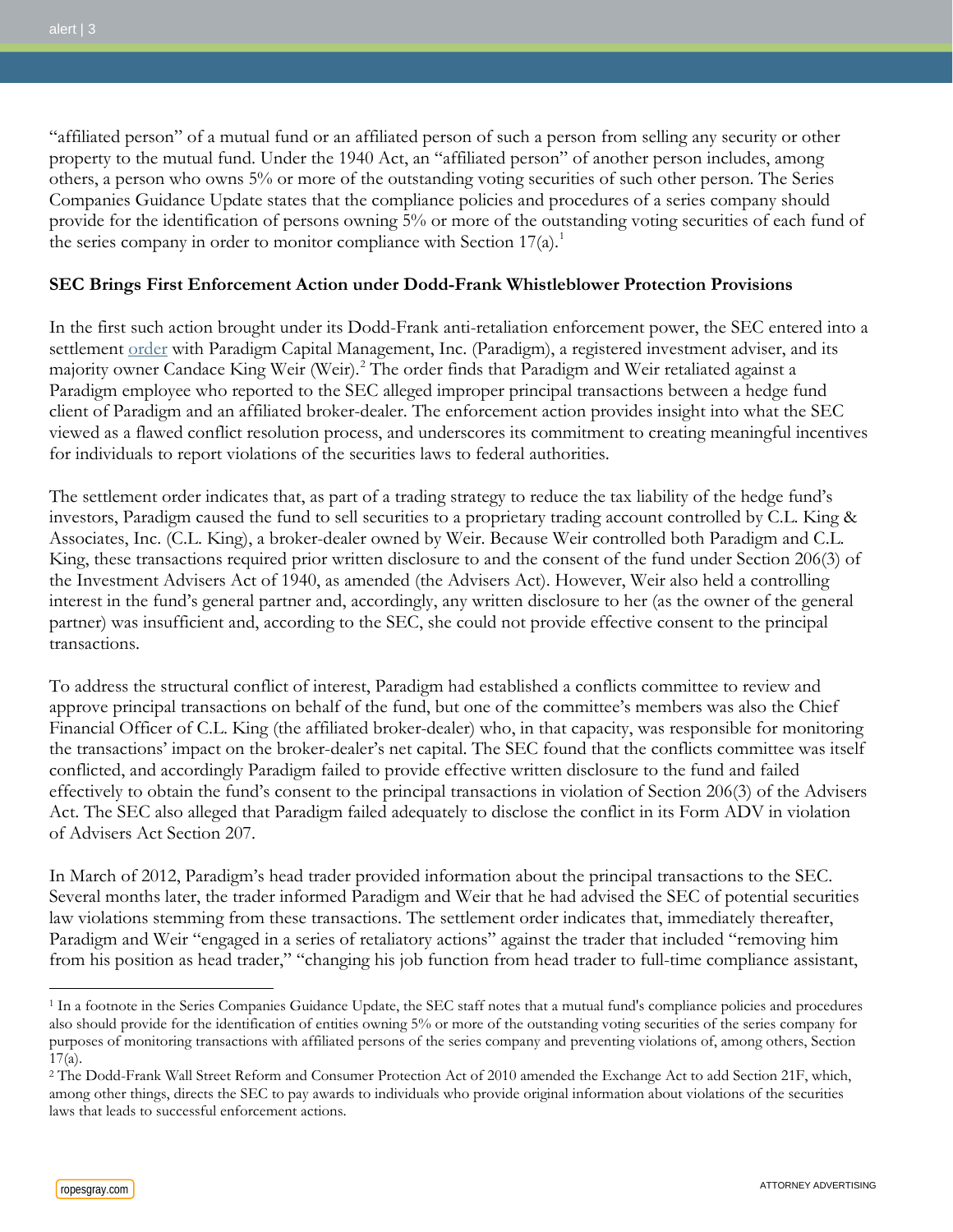stripping him of his supervisory responsibilities, and otherwise marginalizing him." The SEC alleged that these adverse employment actions violated Section 21F(h) of the Exchange Act, which prohibits an employer from discriminating against a whistleblower in the terms and conditions of his or her employment because of any lawful act done by the whistleblower in providing information to the SEC.

# **Regulatory Priorities Corner**

The following brief updates exemplify trends and areas of current focus of relevant regulatory authorities:

## **SEC's Investor Advocate Office to Study Cybersecurity Threats**

The SEC's Office of the Investor Advocate (OIA) has issued a [Report on Objectives for Fiscal Year 2015](http://www.sec.gov/reportspubs/annual-reports/sec-office-investor-advocate-report-on-objectives-fy2015.pdf) stating that one of its objectives in 2015 will be to study efforts by the SEC and other market participants, including FINRA, stock exchanges, and alternative trading systems, to protect investors from cybersecurity threats. OIA will initially focus on evaluating the potential impact of proposed Regulation SCI, which would require new technology standards and compliance rules for market participants, and look for other improvements that would protect investors from cybersecurity threats.

## **Norm Champ Discusses Alternative Mutual Funds in Recent Speech**

In a recent [speech](http://www.sec.gov/News/Speech/Detail/Speech/1370542253660) given at the Practicing Law Institute, Private Equity Forum, Division of Investment Management Director Norm Champ noted the increased growth in alternative mutual funds in recent years. He noted that an alternative mutual fund is generally understood to be a mutual fund whose primary investment strategy is characterized by: (1) investing in non-traditional asset classes (*e.g.*, currencies), (2) employing nontraditional strategies (*e.g.*, long/short equity positions) and/or (3) investing in illiquid assets (*e.g.*, private debt). Mr. Champ reviewed a range of recent SEC guidance, inspection and examination initiatives relating to these funds. He offered his observations on how to approach regulatory issues associated with valuation, liquidity, leverage and disclosure. He also discussed the role of the boards of directors or trustees of alternative mutual funds and advised that it is essential that an investment adviser to an alternative mutual fund provide the board with sufficient and appropriate information to allow the board to perform its statutory and fiduciary obligations. He emphasized the importance of the fund board knowing its 1940 Act obligations with regard to the fund's policies and procedures, specifically in the areas of valuation, liquidity, leverage and disclosure. Mr. Champ also highlighted the need for the board to monitor conflicts of interest often associated with alternative mutual funds, including regarding side-by-side management of an alternative mutual fund and a private fund that charges performance fees with the same investment adviser and similar investment objectives. He also noted that fund boards should take care that the names given to alternative mutual funds are not misleading.

## **Other Developments**

Since the last issue of our IM Update, we have also published the following separate Alerts of interest to the investment management industry:

#### [Implications of the Argentina Debt Litigation for Foreign Sovereign Immunity](http://www.ropesgray.com/news-and-insights/Insights/2014/July/Implications-of-the-Argentina-Debt-Litigation-for-Foreign-Sovereign-Immunity.aspx)

#### July 30, 2014

Foreign sovereigns have long assumed that the Foreign Sovereign Immunities Act (FSIA) provides them with substantial protection against litigants in United States courts. Although the immunity afforded by the FSIA has